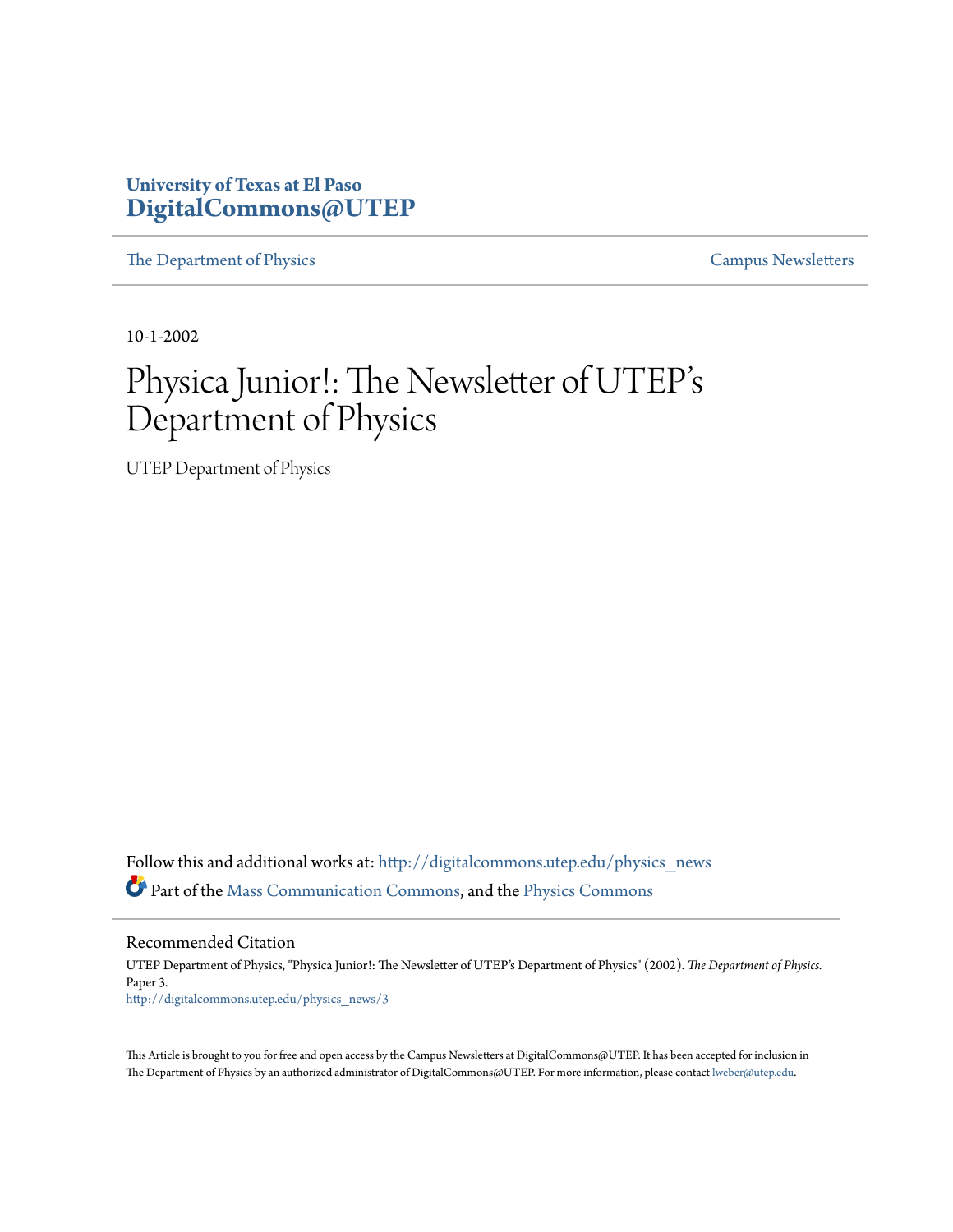

#### **The Newsletter of UTEP's Department of Physics**

#### Volume I and the contract of the contract of the contract of the contract of the Fall 2002 **Howdy again!**  Physica

**Hello again y'all.** In this issue of  $\overline{J}$ *unior!* we are inviting you to learn physics by internet, we again have a free gift for your high school, have a mystery photograph, and our usual invitation to visit our famous Physics Circus, This –guys- is the world of **The**

 The photo shows a physics simulation produced by *Grid Computing.* Physics Department at  $\overline{U}$ . Please do not make us miss you!



# **Learn Physics by internet!**

**Physics 2000, is an interactive journey through modern physics!** 

ł

**Have fun learning visually and conceptually about 20th Century science and high-tech devices. Using interactive demos, Physics 2000 relies heavily on the use of interactive "applets". These are different from the typical animations you see on the Internet because you can actually interact with them. It also uses cartoons to advance physics explanations.** 

**Loearn about Einstein's Legacy, The Atomic Lab, and Science Trek!** 

**Use it! It is free! Find it at http://www.colorado.edu/physics/2000/index.pl**